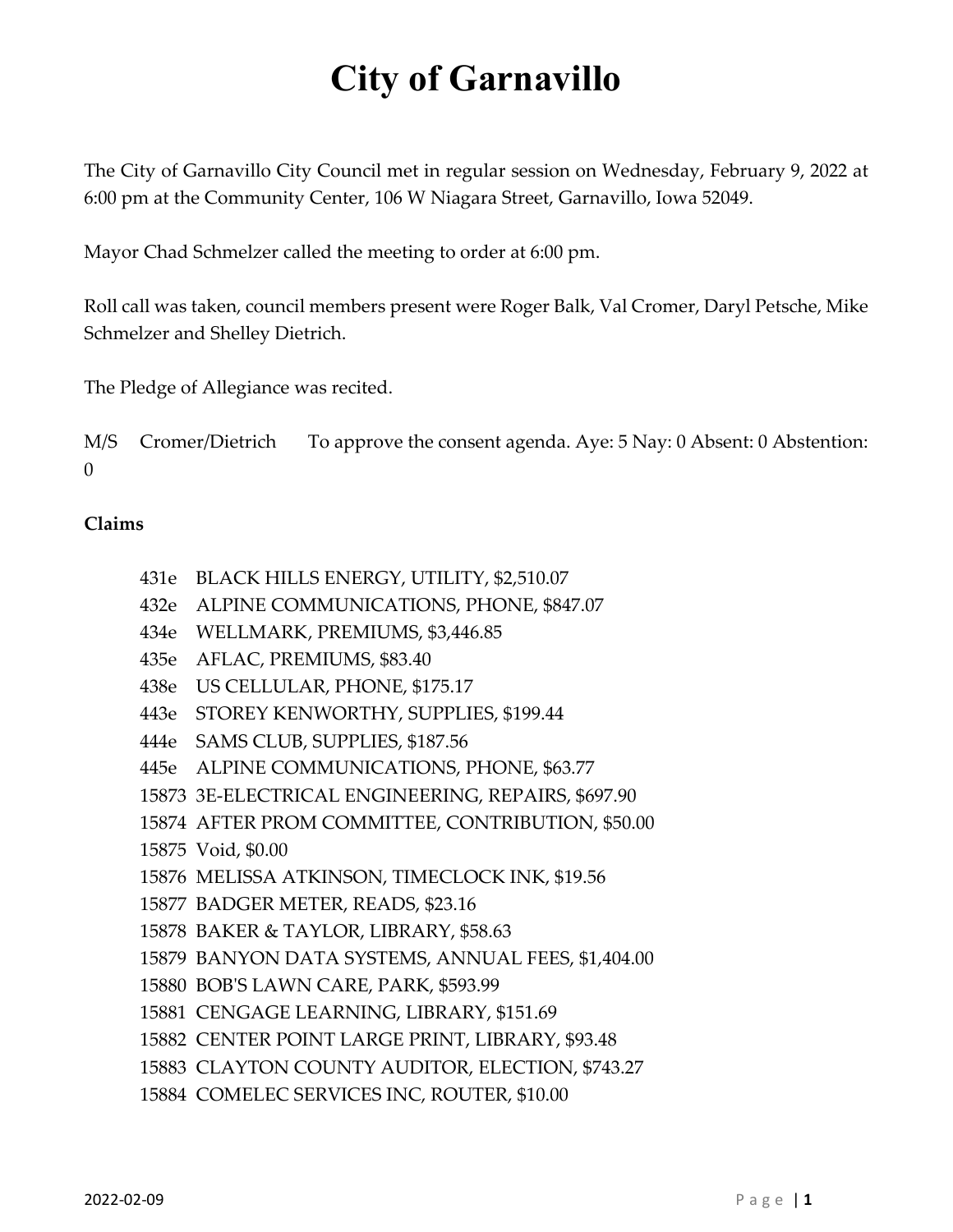CORBINS WINDOW CLEANING, CITY HALL, \$40.00 COUNTRY, SUBSCRIPTION, \$17.00 COUNTRY WOMAN, SUBSCRIPTION, \$16.98 DEARBORN NATIONAL LIFE INS., PREMIUMS, \$136.00 DEMCO, LIBRARY, \$92.24 FEHR GRAHAM, FEES, \$8,865.00 GALLS LLC, FIRE, \$662.24 GARNAVILLO CEMETERY ASSOC, PROP TAX, \$68.28 GOOD HOUSEKEEPING, SUBSCRIPTION, \$26.72 GUTTENBERG PRESS, SUBSCRIPTION, \$39.00 GUTTENBERG PRESS, PUBLICATIONS, \$343.41 HAWKINS WATER TREATMENT, SUPPLIES, \$329.60 IAMU, DUES, \$1,046.66 IHDE'S, FUEL, \$433.60 IOWA ONE CALL, LOCATES, \$12.60 JUNIOR LIBRARY GUILD, LIBRARY, \$249.90 KARI HOYHEIM, TRAINING, \$351.35 KLUESNER SANITATION LLC, TRASH, \$4,542.15 KUEMPEL HARDWARE, SUPPLIES, \$4.60 MEUSER LUMBER, SUPPLIES, \$5.29 NANCY'S COMPUTER SERVICE, LIBRARY, \$52.50 PENWORTHY COMPANY, LIBRARY, \$106.71 QUILL CORP, LIBRARY, \$227.49 LINDA RADEMACHER, SUPPLIES, \$24.18 CHAD SCHROYER, UNIFORM, \$121.94 TASTE OF HOME, SUBSCRIPTION, \$26.73 THREE RIVERS COMPANY, FUEL, \$906.48 TYLER ANDREAE, UNIFORM, \$106.99 ALLIANT ENERGY, UTILITY, \$388.74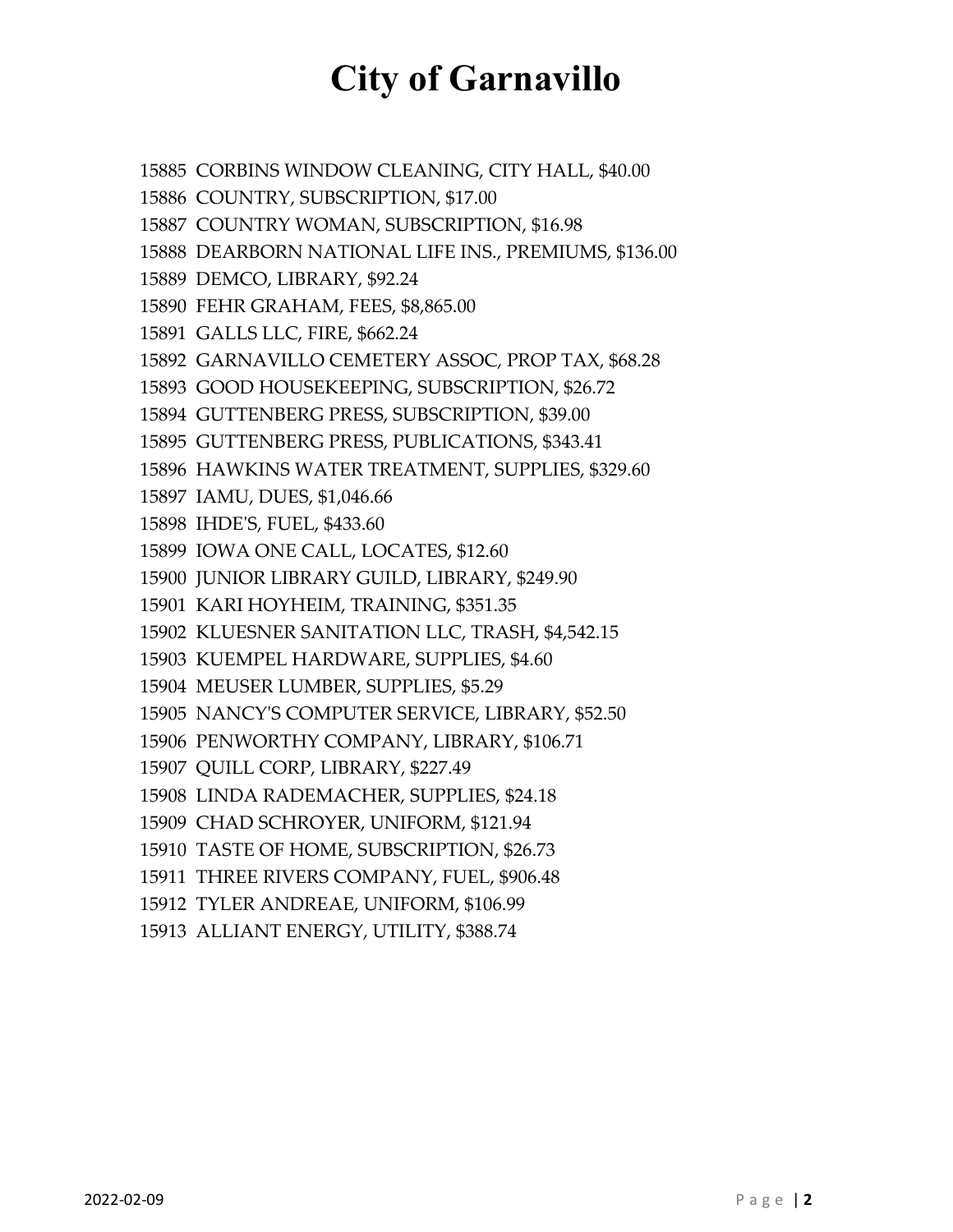### **Treasurer Report**

| <b>FY22 JAN Fund Balances</b> |                    |    |             |    |                  |
|-------------------------------|--------------------|----|-------------|----|------------------|
| Fund                          | Debit              |    | Credit      |    | <b>BALANCE</b>   |
| General                       | \$23,535.26        |    | \$28,193.69 |    | \$(1,689,716.74) |
| <b>RUT</b>                    | \$2,139.71         | \$ | 8,648.25    | \$ | (130, 642.88)    |
| <b>Employee Benefit</b>       | 3,969.01<br>\$     | \$ | 157.99      | \$ | (43, 173.68)     |
| Emergency                     |                    | \$ | 38.46       | \$ | (8,915.61)       |
| TIF                           |                    |    |             | \$ | 24,605.70        |
| Urban Renewal                 |                    |    |             | \$ | (21, 144.72)     |
| Debt Service                  |                    | \$ | 206.93      | \$ | (38,047.03)      |
| Capital Project               | \$5,576.00         | \$ | 74.76       | \$ | 221,913.78       |
| Storm Water Utility \$        | 1.71               | \$ | 1,243.07    | \$ | (84, 444.51)     |
| Water                         | \$9,135.88         |    | \$19,142.04 | \$ | (468, 331.67)    |
| <b>Water Sinking</b>          |                    |    |             | \$ | 14,854.62        |
| Sewer                         | \$10,404.44        |    | \$21,004.46 | \$ | (755, 522.85)    |
|                               | Totals \$54,762.01 |    | \$78,709.65 |    | \$(2,978,565.59) |

## **Public Hearings**

## FY23 Proposed Property Tax Max Levy

The public hearing for the FY23 Proposed Property Tax Max Levy opened at 6:01 pm. There were no citizen comments stated or received by the city clerk. There were no council comments either. The public hearing closed at 6:01 pm.

M/S Petsche/Balk To approve Resolution 2022-09 A resolution to approve the FY23 Property Tax Max Levy.

Roll Call

Aye: Balk, Cromer, Dietrich, Petsche, Schmelzer Nay: None Absent: None Abstention: None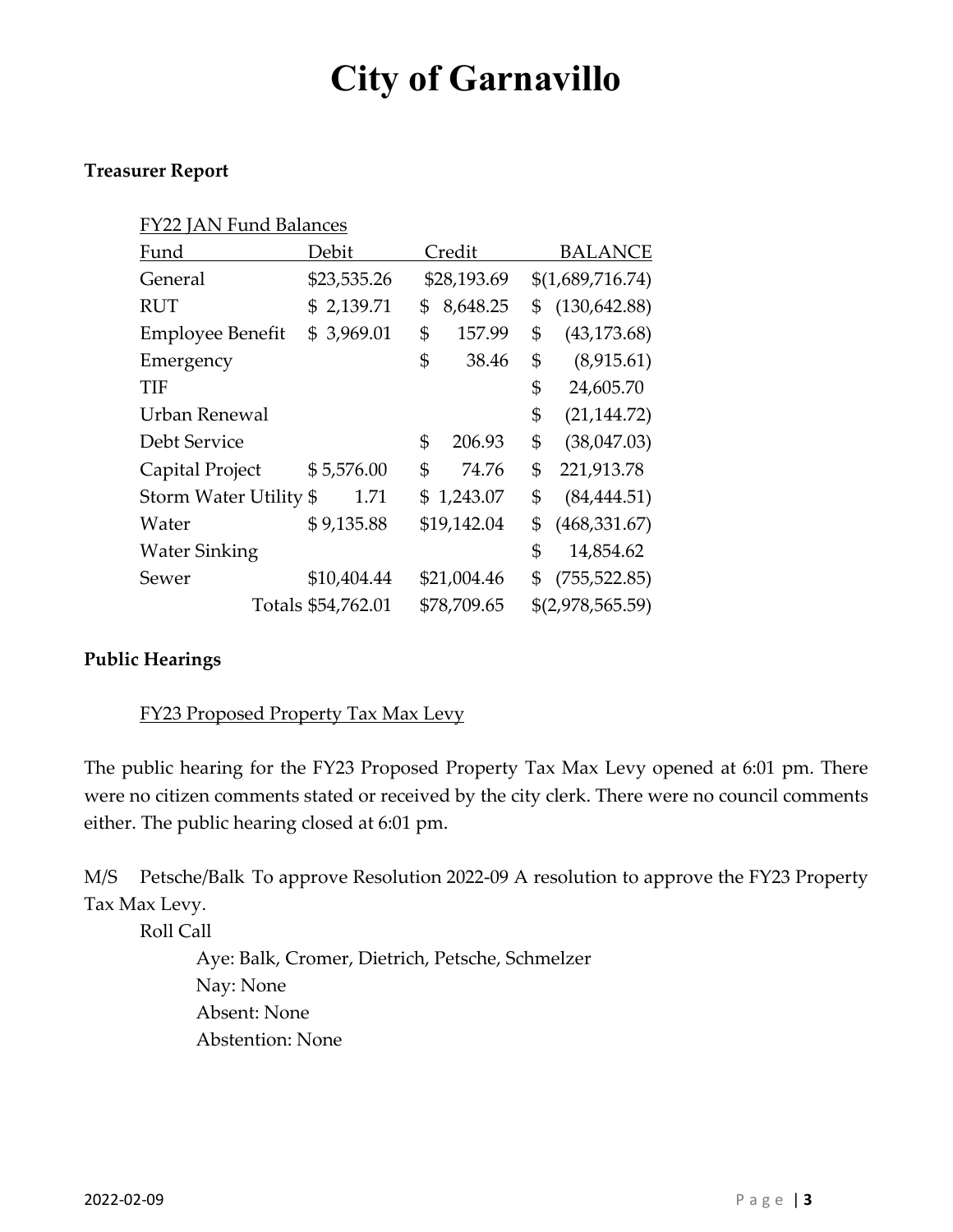## 21-1016 Industrial Road Improvements Project

The public hearing for the 21-1016 Industrial Road Improvements Project opened at 6:02 pm. Engineer Ertl presented the final plans, explained that there were 12 bidders and the lowest bid, Skyline Construction, was 23% below their estimate, \$225,968.20. Ertl also explained that the council could extend the project since it came in \$68,000 below the engineer estimate. Resident Tony Puelz asked where the project was being done and if it was chip/seal or asphalt. Engineer Ertl explained that it was for Industrial Road and would be asphalt. Public Hearing closed at 6:04 pm.

M/S Cromer/Balk To approve Resolution 2022-10 A resolution Finally Approving and Confirming Plans, Specifications, Form of Contract and Estimate of Cost: 21-1016 Industrial Rd Improvements Project contingent on engineer review and to award contract to Skyline Construction, lowest responsible bidder, \$225,968.20.

Roll Call

Aye: Cromer, Dietrich, Petsche, Schmelzer, Balk Nay: None Absent: None Abstention: None

## **Citizen Comment**

None

## **Old Business**

## Annual Appointments

City Administrator/Clerk Atkinson explained to council that we hadn't appointed anyone to the Emergency Management Commission or the E-911 Board at the last meeting.

M/S Balk/Petsche To approve Resolution 2022-11 A resolution regarding Annual Appointments: Emergency Management and E911.

Roll Call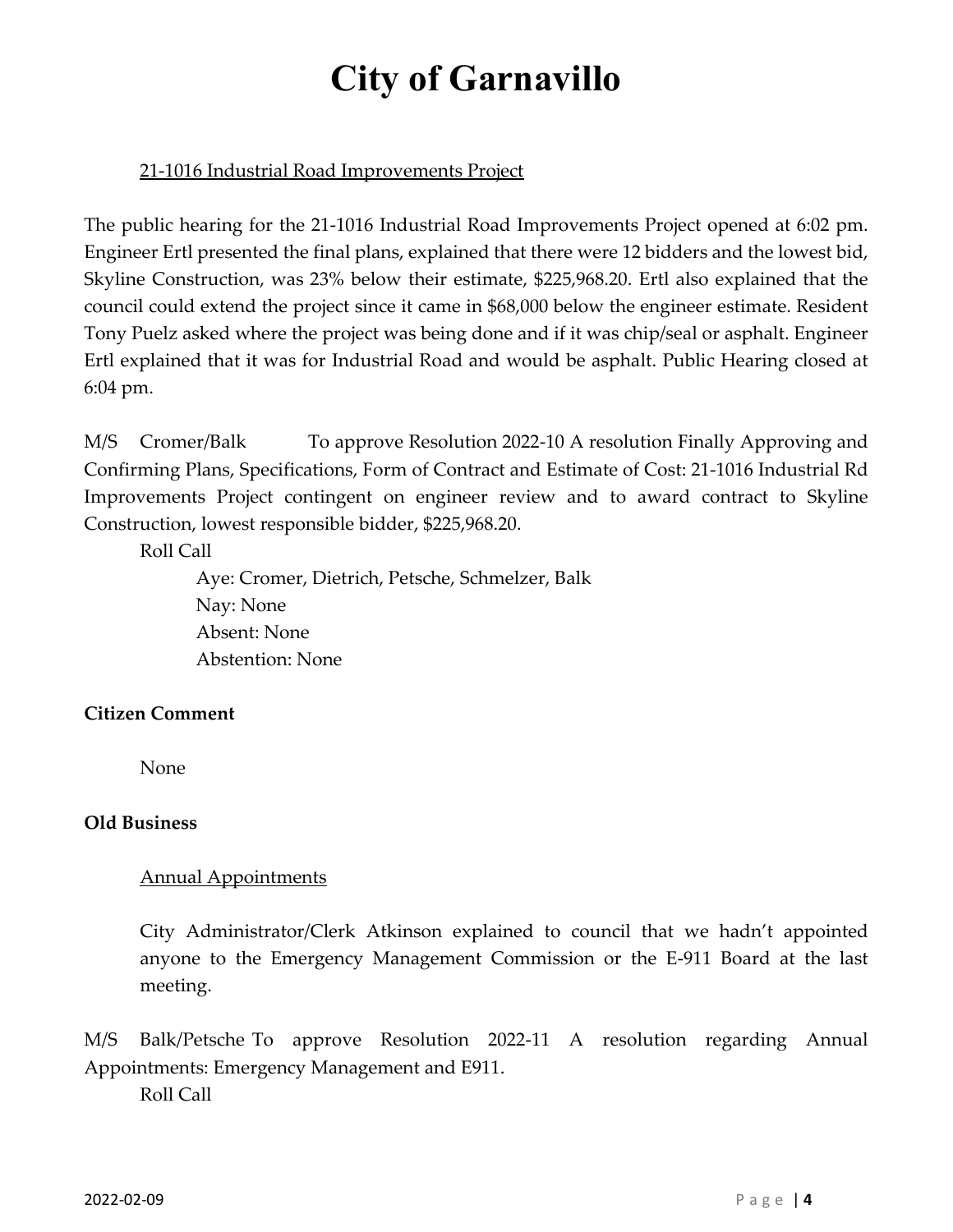Aye: Dietrich, Petsche, Schmelzer, Balk Nay: None Absent: None Abstention: Cromer

#### **New Business**

#### Set Public Hearing for FY23 Budget, 03-09-2022

M/S Petsche/Dietrich To approve Resolution 2022-12 A resolution to Set Public Hearing for FY23 Budget, 03-09-2022.

Roll Call

Aye: Petsche, Schmelzer, Balk, Cromer, Dietrich Nay: None Absent: None Abstention: None

Wellmark Health Insurance Renewal

City Administrator/Clerk Atkinson explained that the monthly premiums effective April 1, 2022 were \$724.36 single plan and \$1,810.97 family plan, a 5.08% change.

M/S Dietrich/Cromer To approve Resolution 2022-13 A resolution approving the Wellmark Health Insurance Renewal.

Roll Call

Aye: Schmelzer, Balk, Cromer, Dietrich, Petsche Nay: None Absent: None Abstention: None

#### Morales Water Bill Assistance Request

Resident Pedro Morales explained that his furnace had failed and his water pipes had frozen, asked them for their assistance with the bill. Council discussed and determined that they could not give an adjustment but presented a payment plan.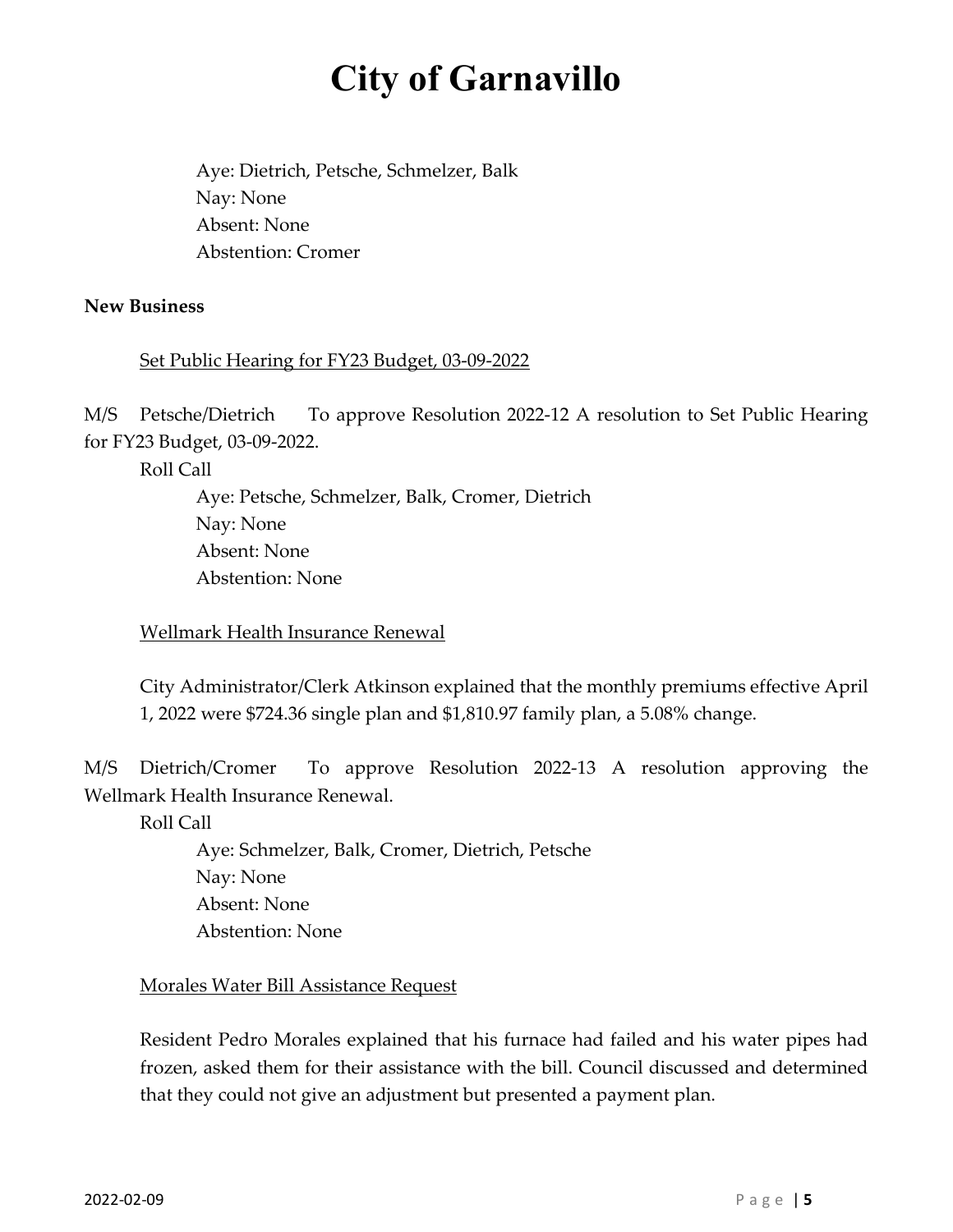M/S Balk/Cromer To approve Resolution 2022-14 A resolution denying Morales Water Bill Assistance Request and approving payment plan.

Roll Call

Aye: Balk, Dietrich, Schmelzer, Cromer, Petsche Nay: None Absent: None Abstention: None

Bissell Water Bill Assistance Request

Resident Chris Bissell addressed council regarding his water bill, he stated that he did not think he should have to pay minimum bills since he wasn't living in the home just working on it. City Administrator/Clerk Atkinson explained the history of the property and stated that in November Public Works Superintendent Schroyer turned the water on at the curb. Bissell stated that he needed the water on so he could check and fix water leaks, he also stated that he was turning the water off and on at the curb himself. Administrator Atkinson stated that it is illegal for a resident to turn their own water off and on at the curb and does not exclude them from billing once the city has turned it on.

M/S Cromer/Schmelzer To approve Resolution 2022-15 A resolution denying Bissell Water Bill Assistance Request.

Roll Call

Aye: Dietrich, Schmelzer, Cromer, Petsche, Balk Nay: None Absent: None Abstention: None

Post Prom Donation Request

M/S Cromer/Balk To approve Resolution 2022-16 A resolution approving the Post Prom Donation Request, \$50.00.

Roll Call

Aye: Schmelzer, Cromer, Dietrich, Balk, Dietrich Nay: None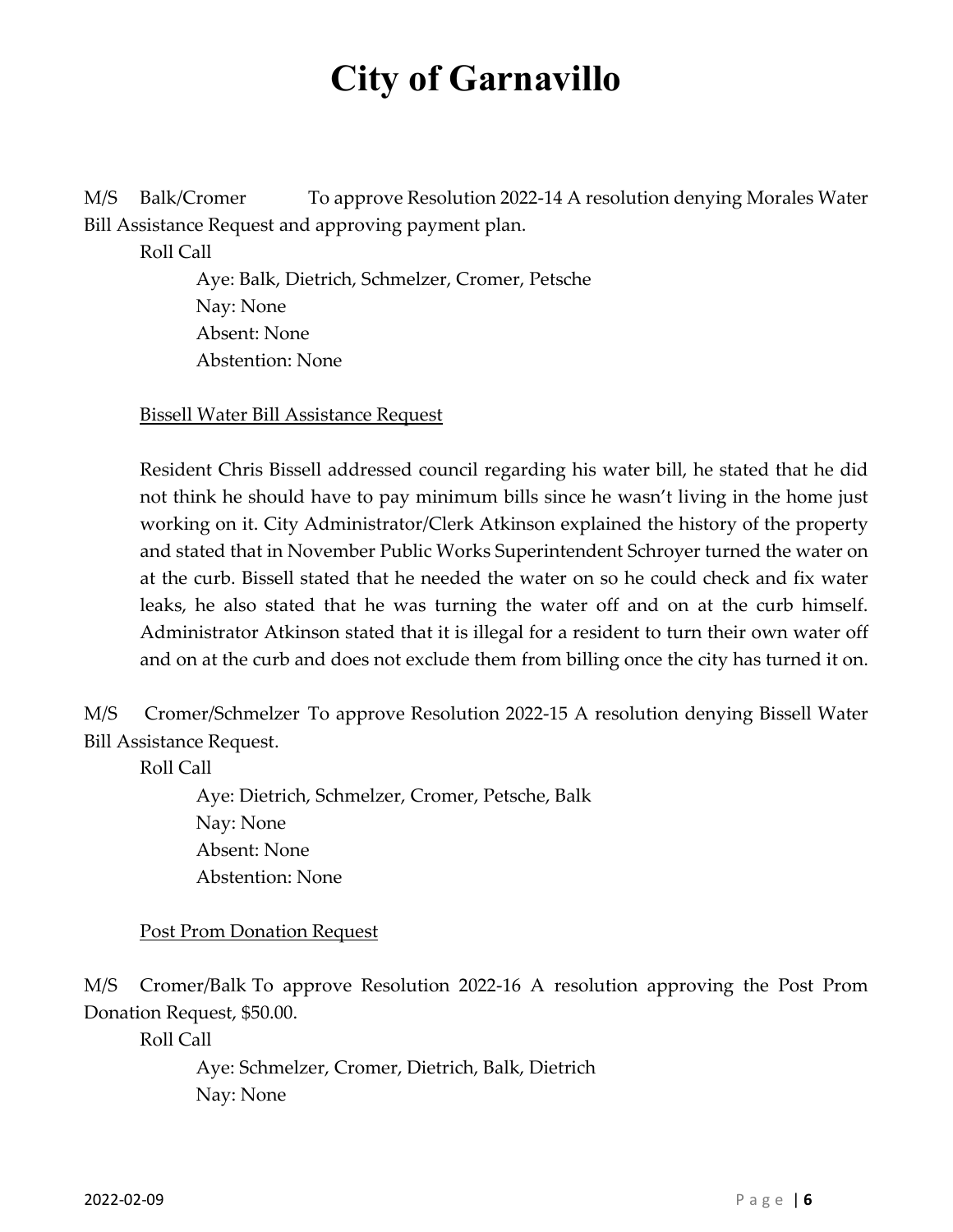Absent: None Abstention: None

## Fire Truck

Fire Chief Puelz and council discussed the purchase of a new fire truck/equipment truck, they discussed what the proper procedure should be in the future.

M/S Dietrich/Schmelzer To approve Resolution 2022-17 A resolution approving the purchase of a Fire Truck, not to exceed \$64,000.

Roll Call

Aye: Cromer, Petsche, Balk, Dietrich, Schmelzer Nay: None Absent: None Abstention: None

Snow & Ice Control Policy Update

City Administrator/Clerk Atkinson presented the proposed changes to the policy with council.

M/S Schmelzer/Petsche To approve Resolution 2022-18 A resolution updating the Snow & Ice Policy.

Roll Call

Aye: Petsche, Balk, Dietrich, Schmelzer, Cromer Nay: None Absent: None Abstention: None.

Tyler Andreae Wage

Mayor Schmelzer explained to council that when Andreae was hired they offered to give him a \$0.50 raise at 90 days as long as he obtained a CDL.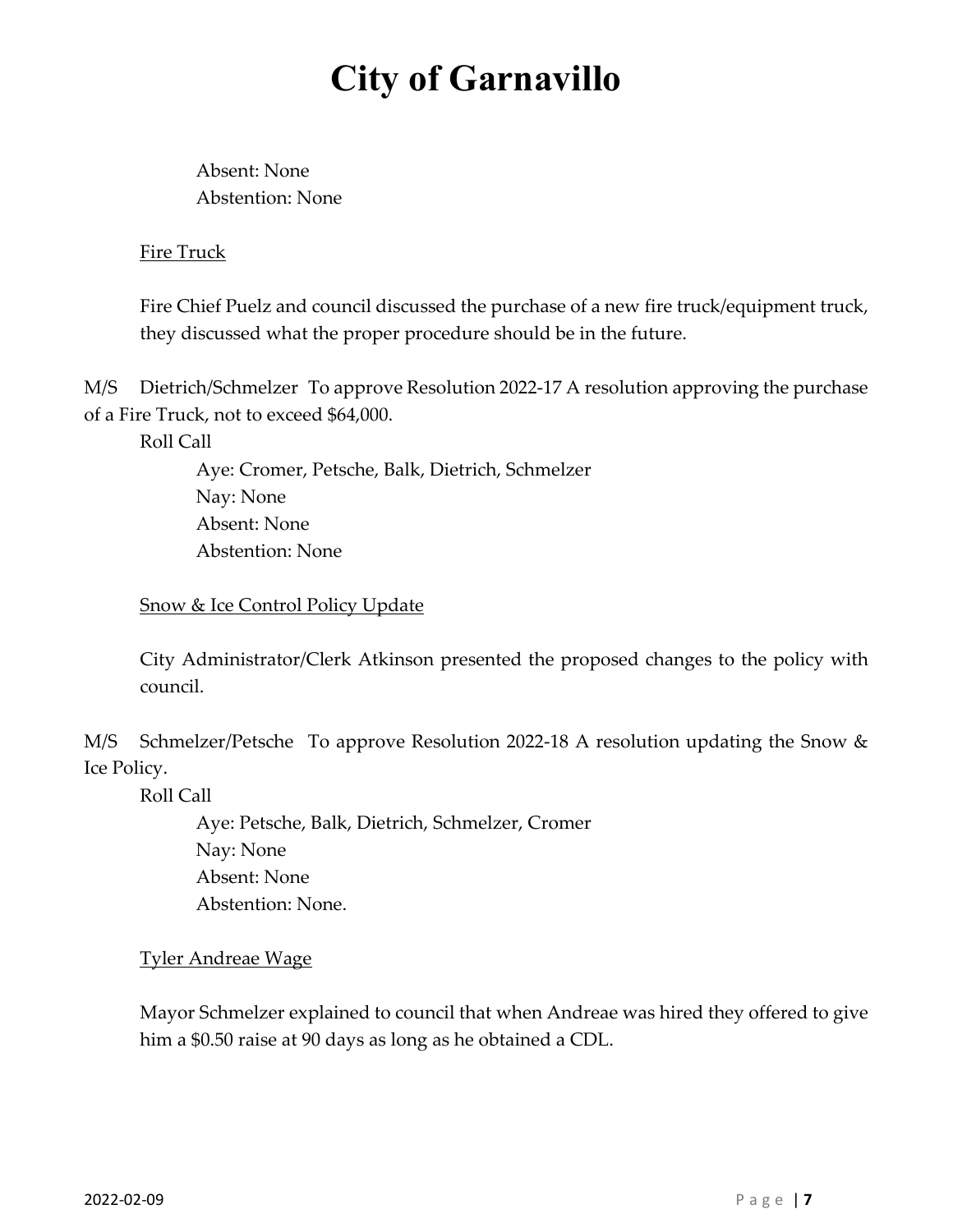M/S Petsche/Dietrich To approve Resolution 2022-19 A resolution to approve Tyler Andreae Wage increase, \$0.50 effective 90 day anniversary.

Roll Call

Aye: Balk, Schmelzer, Petsche, Dietrich, Cromer Nay: None Absent: None Abstention: None

#### **Attorney Report**

Attorney unable to make meeting.

#### **Department Reports**

Public Works Superintendent Schroyer reported – It's time for Tyler Andreae's 90 day review Dump truck has been repaired for less than \$5,000 North Speed sign up and running V-plow broke a few weeks ago, it has been fixed and he is working with Hiniker to get the work covered by warranty.

Police Department – Report was in packet

City Administrator – Report was packet

Engineer Ertl presented crosswalk plan information and grant options.

Fire Chief Puelz reported that the fire department and police department would like to sell their unneeded equipment, council stated that sealed bid would be best. He also reported –

April 3rd Annual Pancake breakfast Pumper Truck needs to be replaced sooner than later Used equipment government auction Pumper tanker needs to be replaced